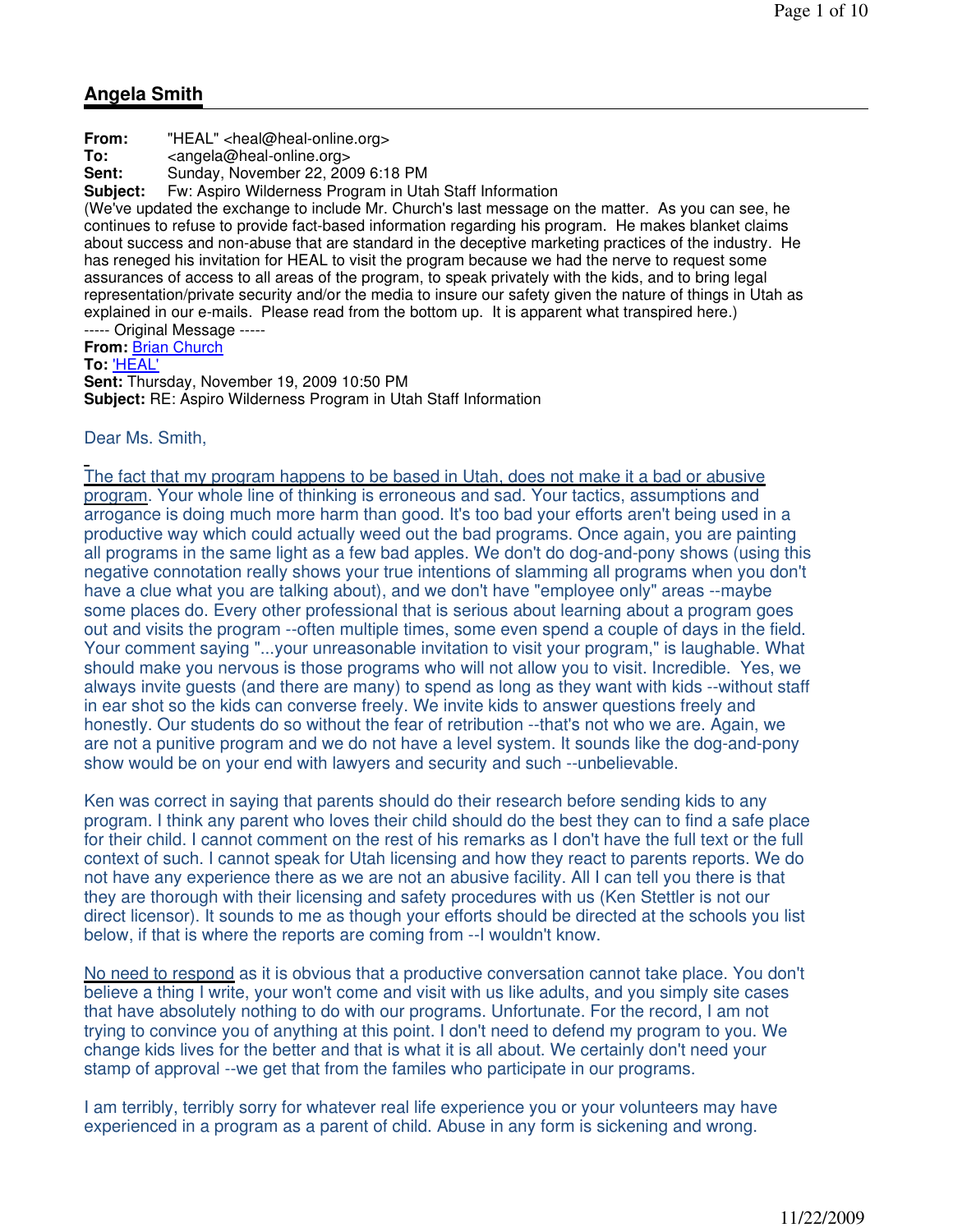Have a nice evening.

**Brian Church** Vice President, Business Development **Aspiro Group** Direct: 801.979.6301 Fax: 801.454.3805 Admissions: 888.266.5136 bchurch@aspiroadventure.com **www.aspiroprograms.com**

This transmission may contain information that is privileged, confidential and/or exempt from disclosure under applicable law. If you are not the intended recipient, you are hereby notified that any disclosure, copying, distribution, or use of the information contained herein (including any reliance thereon) is STRICTLY PROHIBITED. If you received this transmission in error, please immediately contact the sender and destroy the material in its entirety, whether in electronic or hard copy format. Thank you.

From: HEAL [mailto:heal@heal-online.org] Sent: Thursday, November 19, 2009 6:43 PM **To: Brian Church Subject:** Re: Aspiro Wilderness Program in Utah Staff Information

(This exchange is best understood if read from bottom to top. The purpose of this parenthetical is to alert bcc'd HEAL volunteers as well as website visitors regarding this exchange and advise that the first message below is the last message sent in the exchange as of 5:40pm, November 19th, 2009.)

Dear Mr. Church,

HEAL has much reason not to trust the licensing or regulation agencies of Utah. Ken Stettler told one mother that "Parents should really do their research before sending their children to Utah." This was after the mother had wished to file a complaint regarding abuse her daughter suffered at a Utah-based program. There are countless other examples from our experience with Utah authorities including the "pass the buck" mentality of the so-called accrediting agencies and the licensing department itself. It is apparent that accusations and redirection are the method for dealing with problems in Utah and this is irresponsible. John Ortiz refused to return the calls of countless families defrauded by Provo Canyon School in early 2009. In his report, he cited that "bad ranch dressing" was the primary complaint at Provo Canyon School, however, we are working with families right now who have reported rape of girls by staff, sexual abuse, negligence, physical abuse, and psychological abuse. And, the Department of Licensing doesn't want to hear anything "negative" about any program they license. This is not regulation and certainly doesn't provide a basis for confidence in your statements about your program.

Nowhere on our website do we state that your employees are abusive. We suspect your program of being abusive. And, we have shared the basis of those suspicions in previous messages. We have also given you the opportunity to submit information on your program to us to review so we will have additional information that may alleviate our suspicions in regard to your program. However, you refuse, and like most controlling program staff, you try to redirect with an unreasonable invitation to visit your program. We are all too familiar with the tactics of Utah programs and authorities. In 2003, a mother went to visit her son at a Utah program. The program gave her copies of her son's information and told her it was her copy. She took this copy with her and before reaching her hotel was arrested. The program had reported that she stole confidential documents. She spent 24 hours in jail and the charges were subsequently dropped. Another parent went to rescue his son from a program in Utah and he was threatened by program staff that he and his wife appeared intoxicated and that they would be arrested for public drunkenness and trespassing if they did not leave immediately without their child. Luckily, I was available and able to advise the parents to call the FBI and begin proceedings for kidnapping charges. The program backed down, but, not without these drastic measures. The fact that other abuses and intolerance are commonplace in Utah are all legitimate reasons to avoid visiting your program or your state.

If we were to consider your invitation, we would need some assurances and safeguards. Is this invitation extended to me or any representative of my organization? May we bring legal representation and/or the media? Will we have access to speak privately with children in the program? And, will we be permitted to bring private security for our own protection and safety? Will we have access to your entire program, including "employee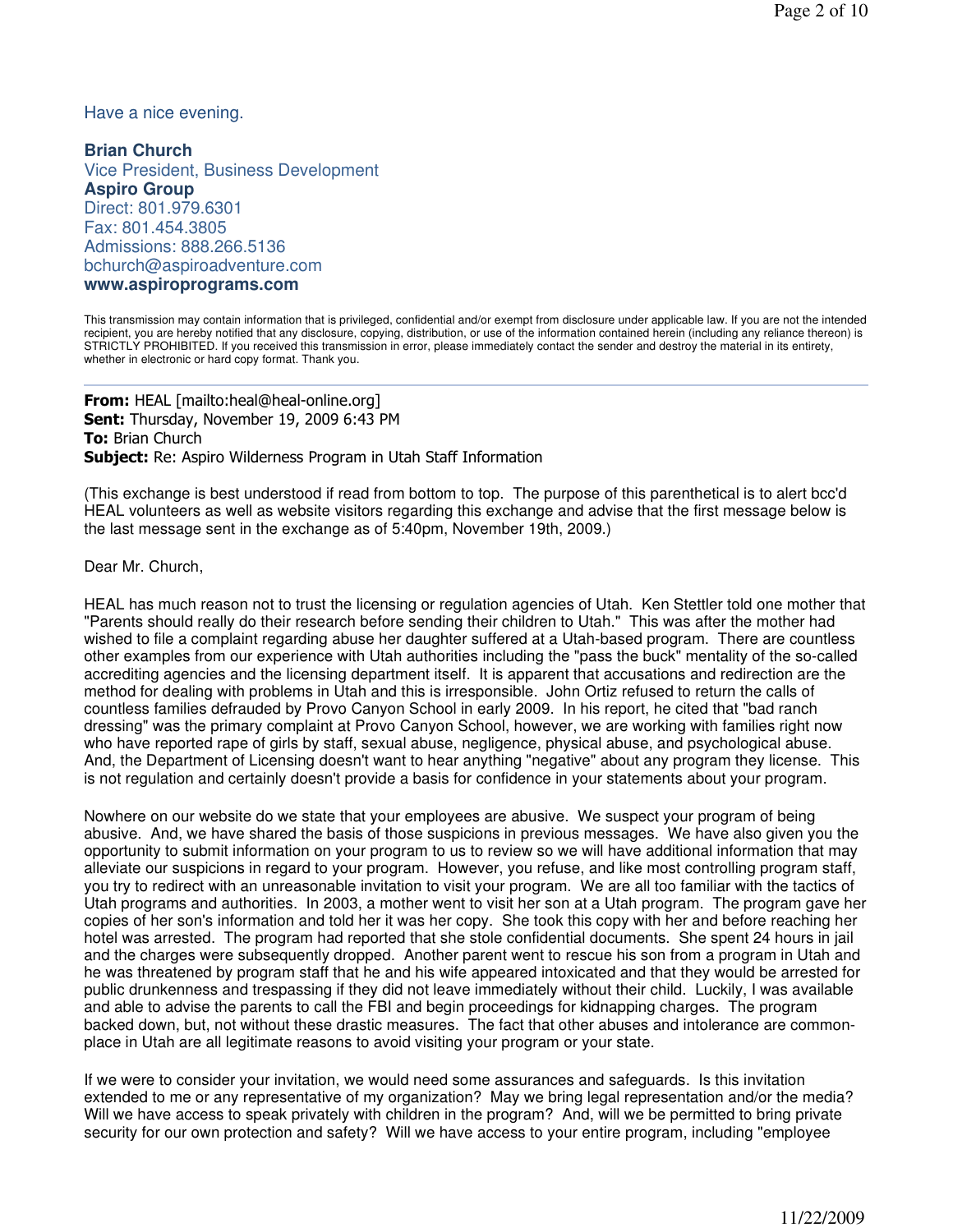only" areas?

However, we would still wish to do a preliminary review of your materials as specified in prior messages and would require that such be provided with an additional written invitation from the owner/director of the program providing all included and permitted terms as requested above.

At this point, your evasive efforts to avoid questions or providing concrete information to persuade us regarding how your program is not like other programs in the industry have created a barrier to helpful dialogue. You should also know that your end note confidentiality disclaimer is not legally effective and may be unconscionable. See the following article: http://www.slate.com/id/2101561.

You may be familiar with the Government Accountability Office and the multiple findings of deceptive marketing by those in your industry. It is unreasonable to expect an advocacy organization to take unsupported claims by programs seriously. It is also unreasonable to expect an advocacy organization that has already experienced and witnessed the level of corruption and number of the "disappeared" in Utah to accept an invitation to Utah without assurances of safety and transparency. We are far too busy helping others to travel to Utah for a "dog and pony show". And, based on your e-mail responses, that is all we could likely expect to get for our efforts.

We have reasonable basis for our concerns regarding your program. Following are some questions we have about your program generated from your statements:

What is the success rate of your program and how is it determined?

If a child is not "helped" by your program, do you refer them to a longer program?

If you refer to longer stay programs, which ones do you refer to?

Thank you.

Angela Smith HEAL Coordinator

> ----- Original Message ----- **From:** Brian Church **To:** 'HEAL' **Sent:** Thursday, November 19, 2009 12:43 PM **Subject:** RE: Aspiro Wilderness Program in Utah Staff Information

Angela,

Once again, I appreciate your taking the time to respond and understand your good intentions. We are licensed by the state and follow the laws exactly as given to us --usually exceeding their expectations. The licensure process is stringent and detailed. While we understand that certain aspects of the laws don't go far enough, we welcome increased oversight and support additional work on that front.

Degrading people and basically saying specific employees are abusers because you have suspicions that a former employer may have had a case (or more) of abuse is just not right. Those employees may have no knowledge of the specific event. Hidden Lake Academy was a fairly large company with lots and lots of employees. I have known the named employees for many, many years and know their heart. Having said that, I understand that people can sometimes be fooled. This is why we do not and would not tolerate abuse in any form --if those mentioned employees were a party to anything remotely resembling abuse, they would be terminated. As a business owner, why would I tolerate abuse in any form which may be the downfall, or contribute to the closing of my business? The side benefit of not tolerating abuse is that we don't have to worry about our business from that perspective. From the human side (which is the most important thing) we don't tolerate abuse,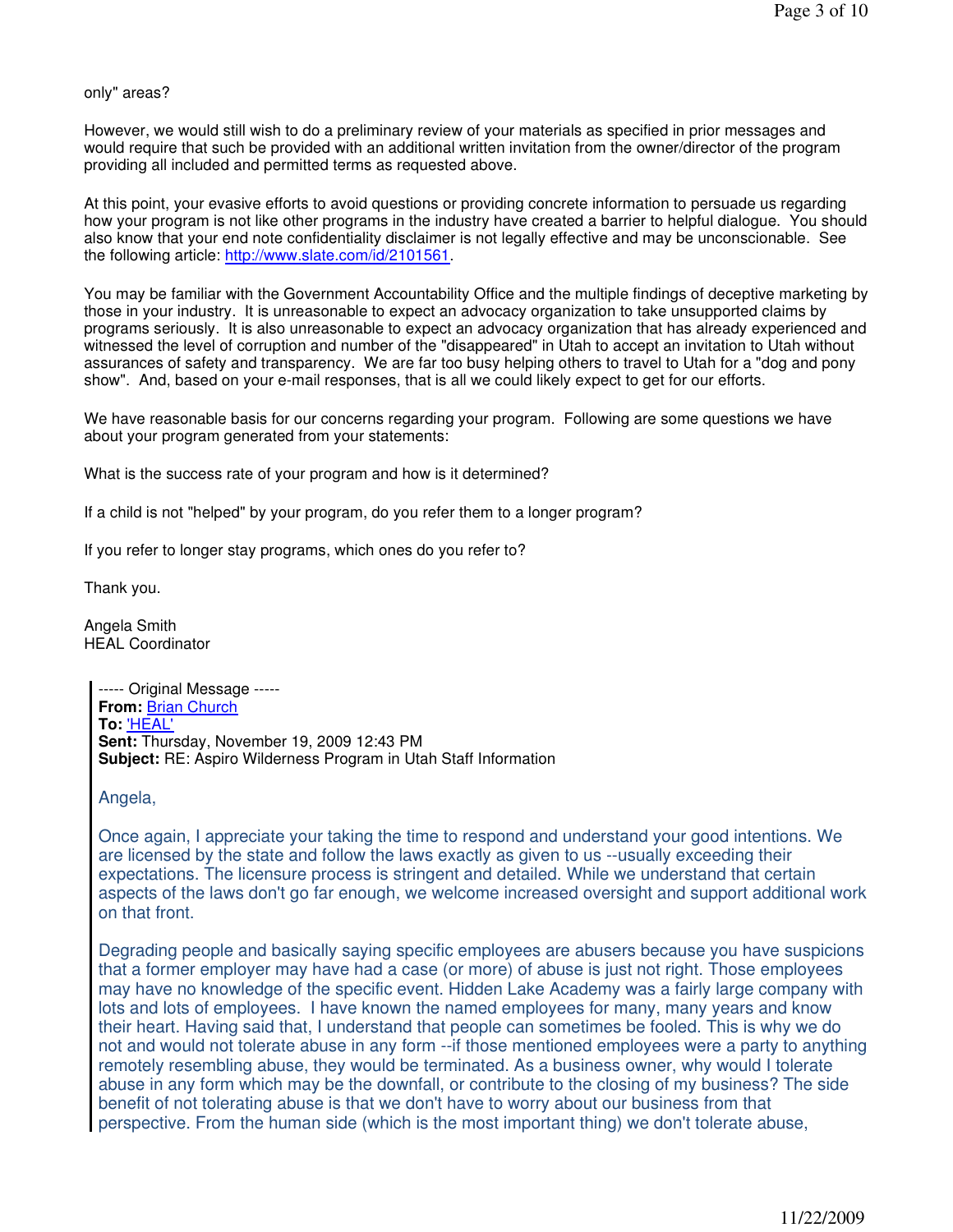because it is WRONG. Our purpose is to heal children, not add to the problem. We have no interest whatsoever in that type of behavior. The named people do not "torture" others and it does hurt your credibility to make such claims.

As I said before, we are an open book. I have invited you to come out and witness for yourself what we do at Aspiro and our other related programs. If we were a company that was abusing children in any way, shape or form, do you think we would be inviting parents to come spend time (days, not hours) with their students while in our program? We also have a 2-3 day parent workshop at the midpoint (not at the end, like many) of our programs --this includes a great deal of student interaction with parents.

I guess I just don't understand why your organization doesn't specifically go after those programs/schools that have an obvious pattern of actual abuse --and help rid the world of bad people who do bad things. We want to help kids and their families to heal, learn and grow in a safe environment. Again, I believe this is what you want as well.

I know the history of our industry. My father was one of the original three partners that started the SUWS program before it was purchased by Aspen. I personally never heard of or witnessed abuse in any form while I was involved. CEDU was the originator of therapeutic boarding schools, and obviously there are throngs of former employees who have started programs in subsequent years (pre and post closure). Some of the same terms would obviously be used. We don't have any history dating back to CEDU roots --and don't believe in Behavior Modification as mentioned prior. If there was abuse at their facilities, and people were not terminated --if procedures were not changed to solve the problem, they should be closed down. I don't know --I was not there and was not involved with the legal action.

I know we can bat this back and forth --I do appreciate your desire to help educate parents. When they are searching for programs, they are often in a desperate place --that is not conducive to asking the right questions and being thorough. I worry for those families who end up in the wrong place. I will not bother you further...

Best wishes in your endeavors,

**Brian** 

**Brian Church** Vice President, Business Development **Aspiro Group** Direct: 801.979.6301 Fax: 801.454.3805 Admissions: 888.266.5136 bchurch@aspiroadventure.com

**www.aspiroprograms.com**

This transmission may contain information that is privileged, confidential and/or exempt from disclosure under applicable law. If you are not the intended recipient, you are hereby notified that any disclosure, copying, distribution, or use of the information contained herein (including any reliance thereon) is STRICTLY PROHIBITED. If you received this transmission in error, please immediately contact the sender and destroy the material in its entirety, whether in electronic or hard copy format. Thank you.

**From:** HEAL [mailto:heal@heal-online.org] Sent: Wednesday, November 18, 2009 12:10 AM **To: Brian Church** Subject: Re: Aspiro Wilderness Program in Utah Staff Information

(I am blind-copying some of our volunteers on this response to give an example of how to respond to an e-mail message such as yours. We've included the previous sentence only to notify those volunteers of the reason for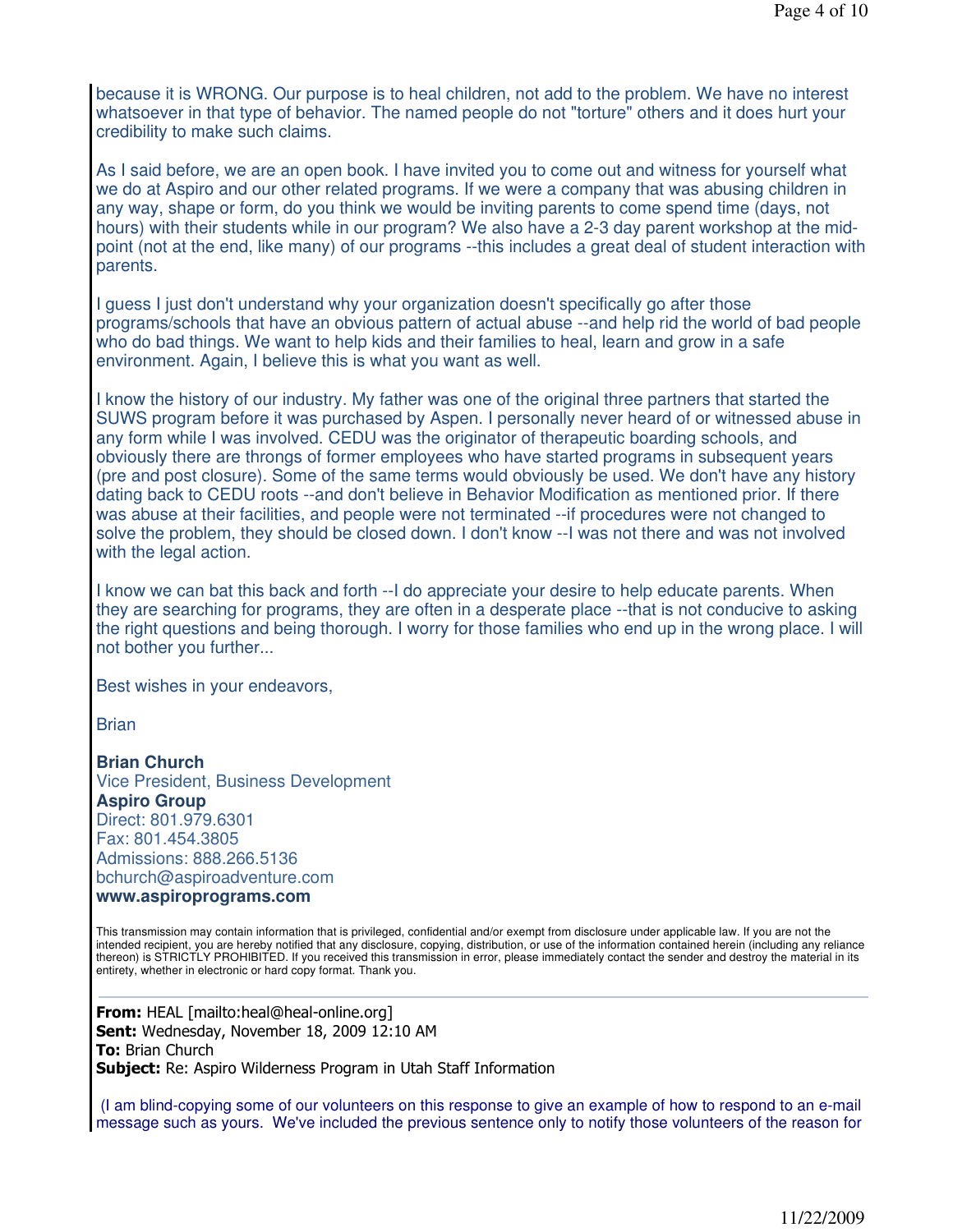#### their receiving this message.)

Dear Mr. Church,

Thank you for contacting HEAL. We are extending this invitation to Aspiro Wilderness Program.

HEAL is not an unreasonable organization. What we require, in order to appease our minds in regards to your program, is as follows:

1. We require a signed letter from the director of your individual program stating that all information provided to us by said program is true to your program and accurate and complete in detail.

2. A blank copy of all waivers, contracts, and program rules and regulations as told to parents/required for parents to sign as well as those given to children enrolled in the program.

If upon receiving and reading such information our organization finds that the children in your program are not being abused, meaning there are no red flags or warning signs matching in word or spirit those as can be found at www.heal-online.org/warn.htm or www.isaccorp.com, we will remove your qualifying program from our site and in its place we will put up an apology to your program for judging the program erroneously for one month's time. However, if upon receiving the requested documents we find that your program continues to raise red flags for us, we will continue to exercise our rights to free speech and tell the world exactly what we think of your program based on the information we currently have and any further information we gather based on materials provided. In addition, we will not remove any program listed as confirmedly abusive from our website. This offer is extended only to unknown or suspect programs.

Our number one goal as an organization is to protect children from harm. When we suspect an organization or facility to be causing harm to children, we post them as suspect. If we have even one survivor of the program contact us with their story of abuse, we list the program as confirmedly abusive.

We have given you the opportunity to correct this matter. If in fact your program does not violate civil or human rights guaranteed, even to children, under the US Constitution and the UN Declaration on Human Rights, and does not meet the criteria as described above of an abusive program, we will take the actions stated. We believe this is fair and just. Our goal is to protect children and families from unscrupulous programs that make money by abusing children.

You may send the requested materials enumerated above to: HEAL, 126 SW 148th St., Suite C100-422, Seattle, WA 98166-1984.

This is a reasonable means of settling the matter. There are multiple reasons our organization prefers not to visit Utah. I'm sure if you are familiar with the abuses and corruption in the state of Utah, that you will understand our concerns and why handling the matter in the form you are invited so to do above is the best course of action.

Q: how can you indict employees based on the fact that they once worked for a program who you claim is abusive (without any proof)?

A: Hidden Lake Academy is confirmedly abusive. Brad Carpenter and Josh Watson include Hidden Lake in their histories. http://www.heal-online.org/hiddenlake.htm Hidden Lake followed the same or similar methods of CEDU. CEDU was based on a cult called Synanon. For information on CEDU, see http://www.healonline.org/cedu.htm and links. You, Brian, worked for SUWS prior to and after the Aspen Education Group takeover. Aspen Education Group is well known for using coercive and abusive methods and has recently seen deaths and allegations of abuse and negligence at multiple facilities.

Q: Have those employees been convicted of something? Background checks are unreliable as the criminal justice systems nationwide do not have a shared database. See: http://www.spontaneousinsight.com/resources/12506/privacy,-reliability-issues-put-background-checks-on-trial:-associated-press-dec-2005.php and http://www.msnbc.msn.com/id/7467732/. In addition, having worked for an abusive institution like Hidden Lake Academy, it is surprising that they would use that to elevate themselves career-wise by listing it as a reference. This suggests a support of the methods used at Hidden Lake Academy which are known to be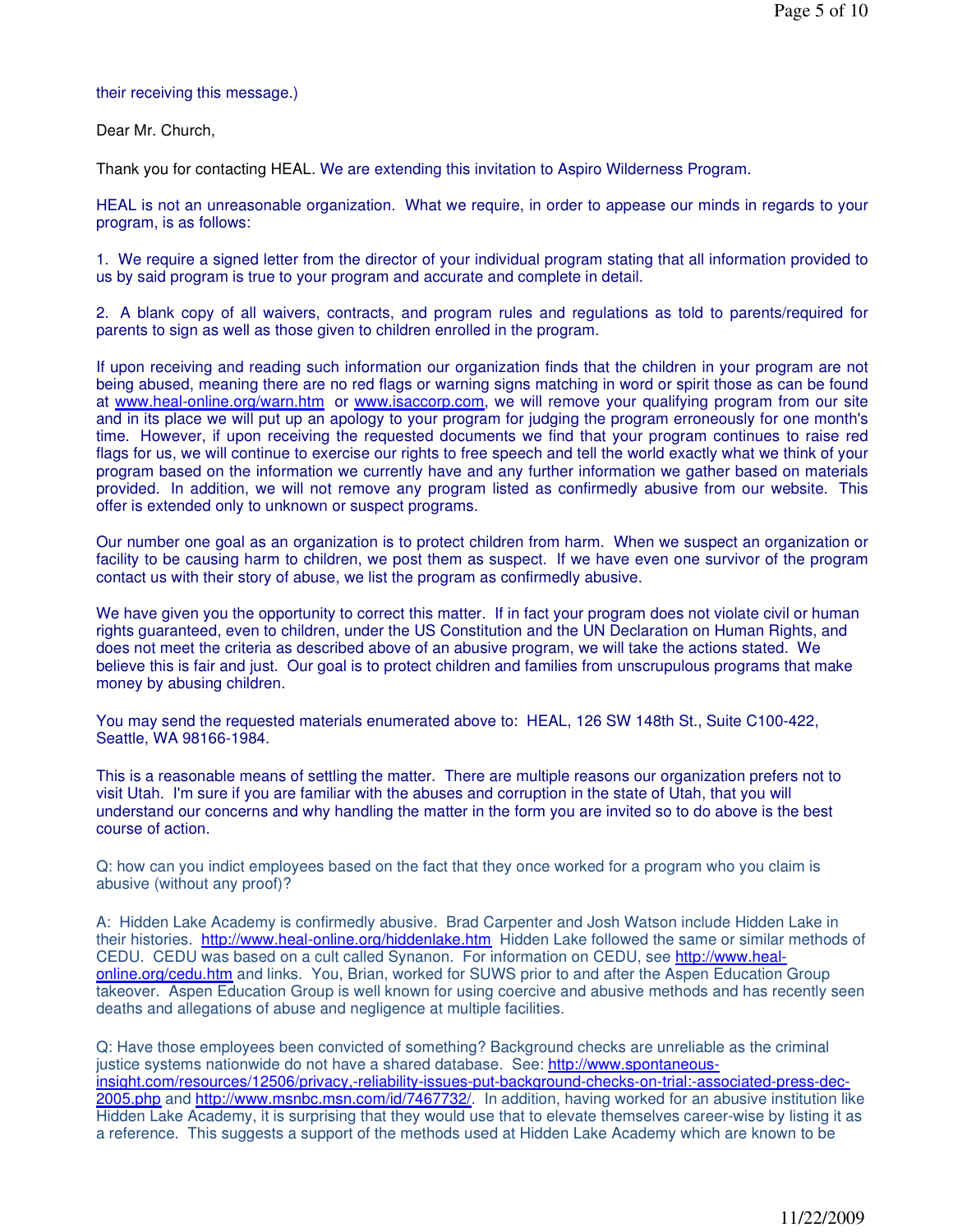abusive, torturous, and based on the cult practices of Synanon/CEDU. For some recent information on CEDU, visit http://www.heal-online.org/cedu111209.pdf.

Q: How can you possibly know if they did not leave a particular company because they suspected something bad might be going on?

A: If they suspected something bad was going on, why didn't they report it to authorities? And, if they knew something bad was going on, why would they use that facility as a way to promote their career since an informed facility would know that the former employer was an abusive facility and such a reference should hurt their chances of future employment especially if it suggests that they are willing to ignore abuses and avoid taking responsibility as is required by law when dealing with a child abuse situation? Someone willing to cover up for an abusive facility is as guilty as the direct perpetrator. This is why independent regulation of your industry is so important.

Q: Do you understand that often times employees simply change jobs to gain a different perspective or experience --or to be promoted in their responsibilities as anyone would do in any line of work?

A: We do not believe it is appropriate to torture others to gain a different experience or perspective and that doing such for the purpose of learning more about human nature is lacking merit in a post-Nuremberg era democracy.

Regarding the HEAL website:

Our Coordinators and Work History/Experience

www.heal-online.org/help.thm

The News Articles Exposing Your Industry

www.heal-online.org/news.htm

www.heal-online.org/newsarchive.htm

Some Lawsuits

www.heal-online.org/provocases.htm

www.heal-online.org/bethelsuits.htm

http://www.heal-online.org/slsclass.htm

For more, visit www.heal-online.org and use the Search Box to look up terms such as "abuse" or "lawsuit".

Legislation

HR 911: http://www.heal-online.org/hr911problems.pdf (This document explicates on the experiences and qualifications of most of our volunteers/coordinators.)

I-999 (2008): http://www.sos.wa.gov/elections/initiatives/text/i999.pdf for an initiative we filed in Washington state in 2008.

Government Hearings

www.beyondbusiness.net/congress.htm (part 2 linked on this page, it takes a while to load)

HEAL's Guest Lecture at the University of Washington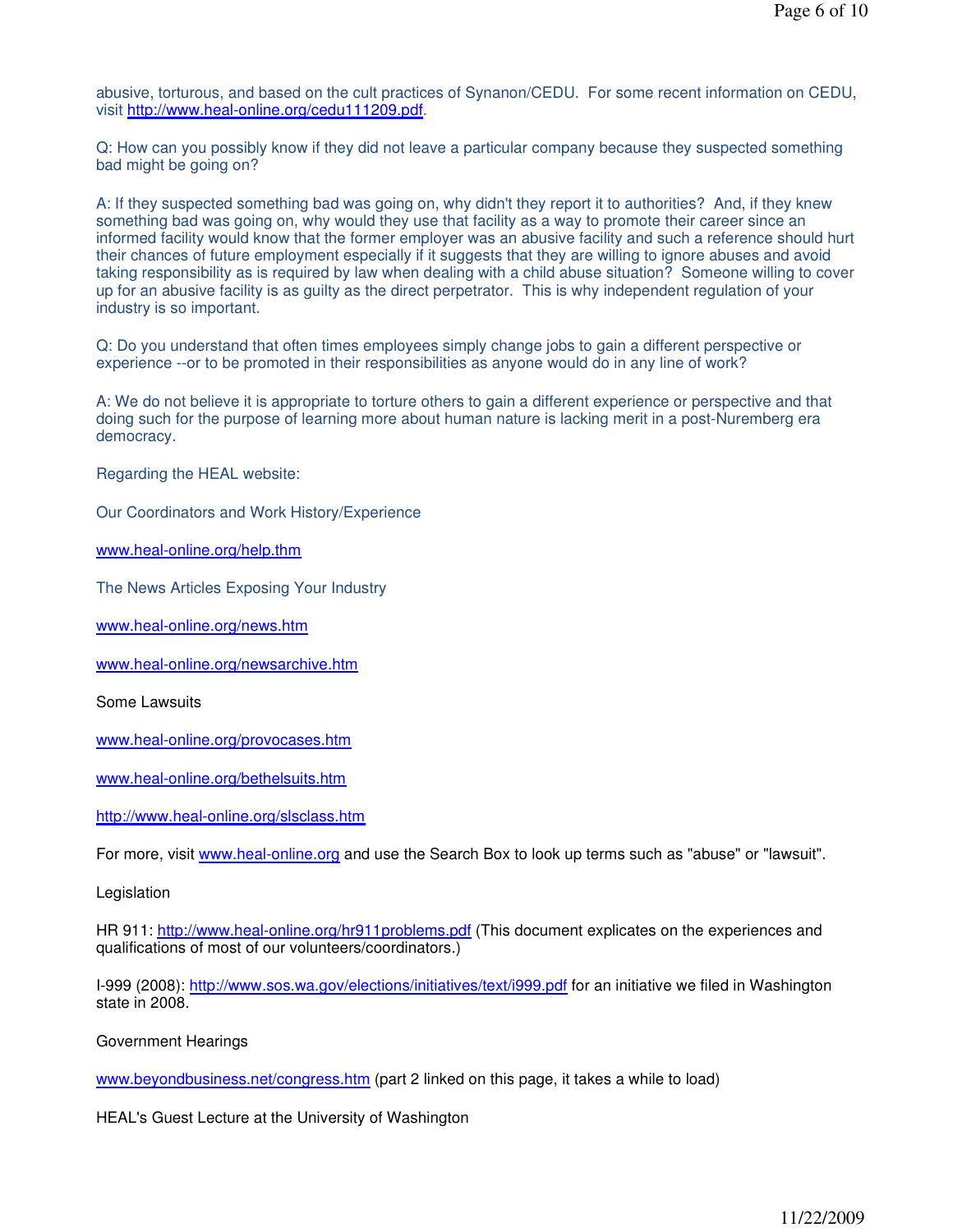www.heal-online.org/uwlecture.htm

Some of our coordinator's survivor statements and actions:

http://www.heal-online.org/provocanyon.htm also see www.provotruthexposed.com for video and more. (HEAL HQ & HEAL-CA-formerly)

http://www.heal-online.org/kids.htm (HEAL-KY)

http://www.heal-online.org/swiftriver.htm and http://www.heal-online.org/adirondack.htm (HEAL-NY)

www.heal-online.org/turnwinds.htm (HEAL-IL)

If you review the above links, you will see that your argument that our statements and opinions are baseless are completely erroneous. We've answered your questions and shown where the answers are available through our website. We have also given you an opportunity to have your program removed by following the instructions at the beginning of this message. Attacking our organization because you disapprove of our methods of dispersing information is unprofessional. You've been given an opportunity to provide us with information to clear up any misunderstandings regarding your practices. Attempting to undermine our confidence in the courts, government investigations, media research, and our own personal experiences is very manipulative and suggests a redirection instead of a move towards honesty, integrity, and transparency. We look forward to reviewing your materials. Please make sure all items requested are included or we will not consider your program for review.

Sincerely,

Angela Smith HEAL Coordinator

----- Original Message -----

**From:** Brian Church **To:** 'HEAL' **Sent:** Tuesday, November 17, 2009 9:36 PM **Subject:** RE: Aspiro Wilderness Program in Utah Staff Information

Ms. Smith,

Thank you for such a quick response. While I completely respect your wishes to protect children - and I agree totally with your right to free speech, I am saddened by your approach. If you truly believed in your mission, I would think you would take me up on my offer to have you come visit our program and interact with our clinical staff and observe our activities. Your claim that there are no good programs is simply untrue, and an extremely sad outlook on our world... especially when there are sincere people who have invested their entire life (such as myself) in this undertaking. You and your organization cannot understand the heart of every person who is in this line of work. I agree that there are many programs that are not good, that may be abusive, that should even be closed down. Many of those on your list of closed programs are better off that way.

We welcome additional oversight. Programs that are doing good work with kids and families should welcome the opportunity to improve and become more safe. Are you suggesting that every program in the country should simply close their doors? Given the state of things these days, that would be a colossal disaster. Frankly, I don't care if we are listed on your website or not. The fact that you have many programs listed on your website that I know well --and know the people extremely well. I know that if you did any kind of personal research (i.e. in person, on site), some of these programs would not be listed. We have never had an issue of abuse arise --I would invite you to show me that evidence if it is out there. One more thing: as a business owner, I would never tolerate anyone being on our staff who was convicted of any type of abuse. If there were a pattern of any kind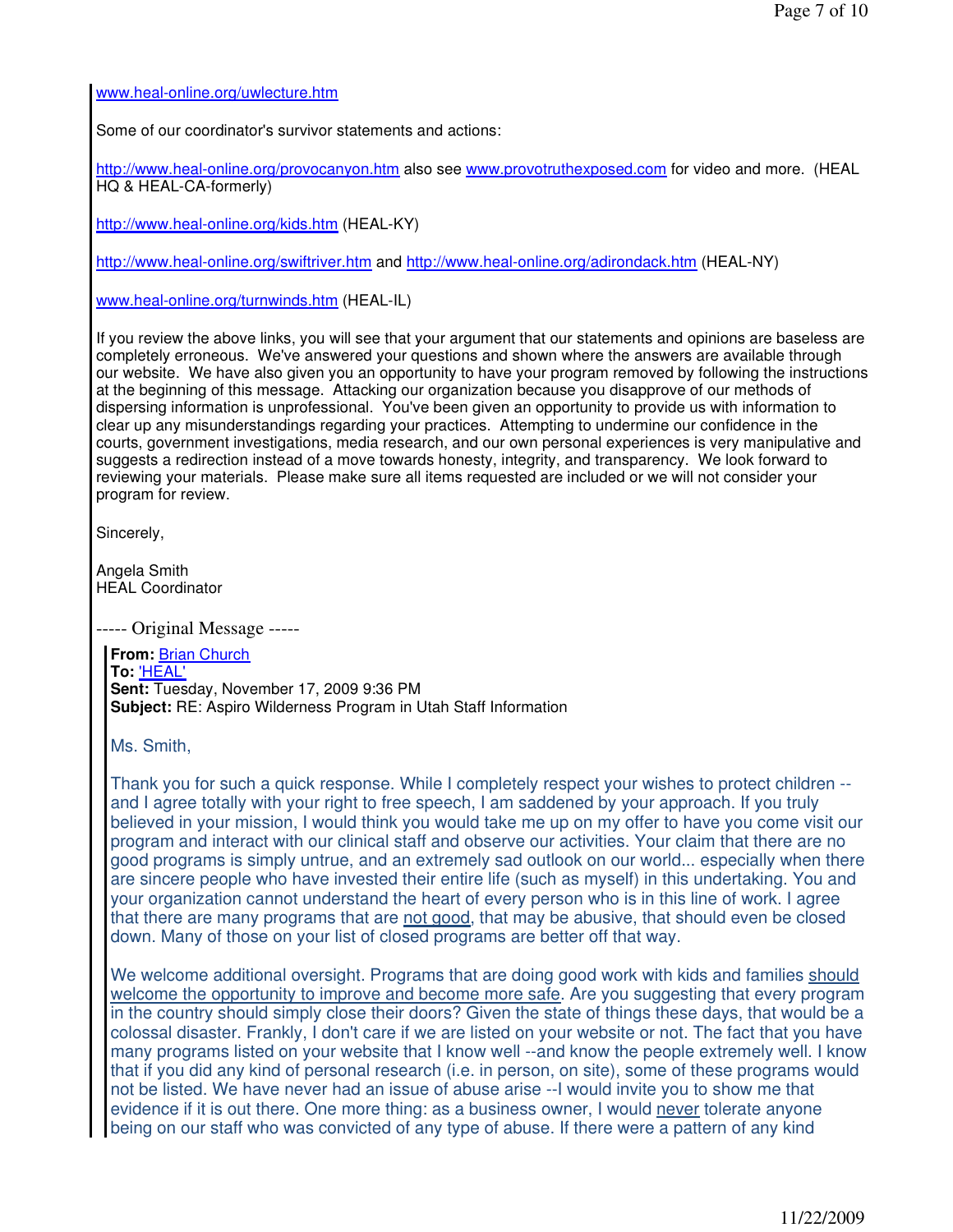(convicted or not) --we would not have that person remain as an employee. I can tell you sincerely that we recently terminated an employee over issues that do not even come close to being "abuse" (this is how strongly we believe in this issue). I actually left a job a number of years ago because I wasn't comfortable with things. Our referral sources would cease to send families our way if there was even the first sniff of abuse going on. This alone would virtually end our program. If you knew our leadership team, you would understand that tolerating abuse in any form is simply unacceptable. I don't suppose you will ever know us, so I suppose this argument is futile.

Finally, and I bring this up simply for my own understanding, how can you indict employees based on the fact that they once worked for a program who you claim is abusive (without any proof)? Have those employees been convicted of something? How can you possibly know if they did not leave a particular company because they suspected something bad might be going on? Do you understand that often times employees simply change jobs to gain a different perspective or experience --or to be promoted in their responsibilities as anyone would do in any line of work?

I have looked through your website and can see no personal information on anyone running your site. I would like to know the story behind what precipitated the beginnings of this site. The fact that your site is not based on any kind of evidence gives it little credibility, and I think most people see it as such. It is not my intention to antagonize or upset anyone, I simply wish you would focus your attention and go after those where very REAL problems may exist. Again, I think many, many programs should be scrutinized closely and some shut down altogether --in fact, I would support you in that effort. The difference is that I would go out and get the evidence before painting with such broad strokes. There is an incredible need out there for quality programs --we only hope that parents can sift through the maze to find the ones that really are in it to help children and families. I found your advice to parents, "At this time, we recommend you seek local solutions, primarily family therapy," to be extremely naive. Most parents that have reached the point of needing our type of intervention have been doing just what you suggest for years... with no success. Parents who love their children will go to any length to find something that works for them. Again, we all hope their find somewhere safe and productive where healing can take place.

It is not my expectation that you will take our program off your website. I am just trying to get a better understanding of what it is you are trying to do here. I think you (your group) and I are really trying to achieve the same goal here and that is to help teens and families live happy, productive, fulfilled and healthy lives.

## Respectfully,

### Brian

p.s. we are not a boot camp, we are not a behavior modification program and we do not use a level system --we don't believe in them --nor do we believe they are necessary with the students we work with. To differentiate ourselves, we say we are a "Wilderness Adventure Therapy" (WAT) program. We are not a typical wilderness program --big difference. Of course there are a very few students who, in the end do not gain lasting growth from having been with us --we are a very short term program. The vast majority, however, appreciate what they have accomplished and often they ask to come back a second time. Many even ask to come back to do internships, etc.

## **Brian Church** Vice President, Business Development **Aspiro Group** Direct: 801.979.6301 Fax: 801.454.3805 Admissions: 888.266.5136 bchurch@aspiroadventure.com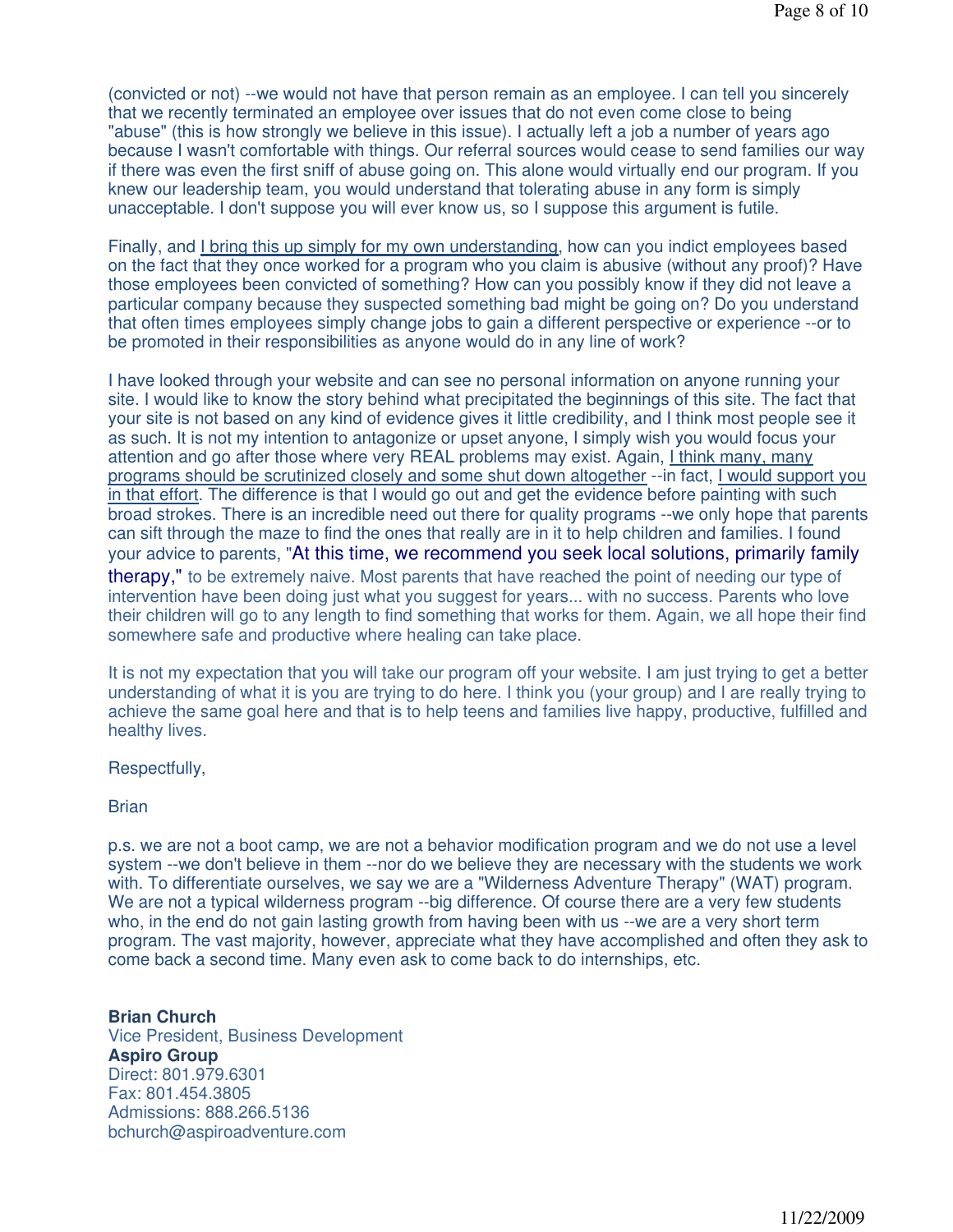## **www.aspiroprograms.com**

This transmission may contain information that is privileged, confidential and/or exempt from disclosure under applicable law. If you are not the intended recipient, you are hereby notified that any disclosure, copying, distribution, or use of the information contained herein (including any reliance thereon) is STRICTLY PROHIBITED. If you received this transmission in error, please immediately contact the sender and destroy the material in its entirety, whether in electronic or hard copy format. Thank you.

From: HEAL [mailto:heal@heal-online.org] Sent: Tuesday, November 17, 2009 5:18 PM **To: Brian Church Subject:** Re: Aspiro Wilderness Program in Utah Staff Information

Dear Mr. Church,

Thank you for contacting HEAL. If you believe your program is listed on our site in error, please follow the directions for review at www.heal-online.org/helpteen.htm. Many of your staff come from abusive facilities. And, since Utah allows the industry to be self-regulated, we recommend against any parent subjecting a child to a program in Utah as there is no proper assurance of protection for children in Utah programs.

If after submitting your program to our review process we find our suspicions regarding your program are in error, we will remove your program from our watchlist. However, if reports of abuse are on file regarding your program or such reports are submitted regarding your program, you will not be removed or will again be added to the watchlist in the event of such existing or future report(s).

Sincerely,

Angela Smith HEAL Coordinator

----- Original Message ----- **From:** Brian Church **To:** heal@heal-online.org **Sent:** Tuesday, November 17, 2009 3:49 PM **Subject:** Aspiro Wilderness Program in Utah Staff Information

To whom it may concern:

I am trying to figure out why you would tell families not to put their students into one of our programs. We are an open book and would be more than happy to have you come visit our program and meet our staff personally --maybe even spend some time on the trail. We are not a boot camp --and are very different from the more traditional trekking wilderness programs. We are licensed by the state of Utah which has the most stringent licensing practices in the country.

To help you with your spreadsheet, I am also one of the principal owners of the companies. Yes, Aspiro, Kairos and Vantage Point are all owned by the same company. Randy does not work with Allen Cardoza. Randy was on Allen's LA radio program one time last year. Michael Escalante has worked for Anasazi and Outback. I can give you much more information about our staff, but why? If any parent asks where our staff has worked, we tell them.

While there may be some programs out there that are not in this field for the right reasons, we are doing it because of our love of these kids and their families. You will notice from our website the varied activities the students get to participate in; we don't withhold information such as the time of day, how far we will hike in a day. Our students actually get high quality backpacking gear and food --we also allow kids to have some fun in the program (that may be a bit different from the norm).

Please don't paint us all with a broad brush. We are less expensive by far than many of the programs and are in it to help save families in crisis.